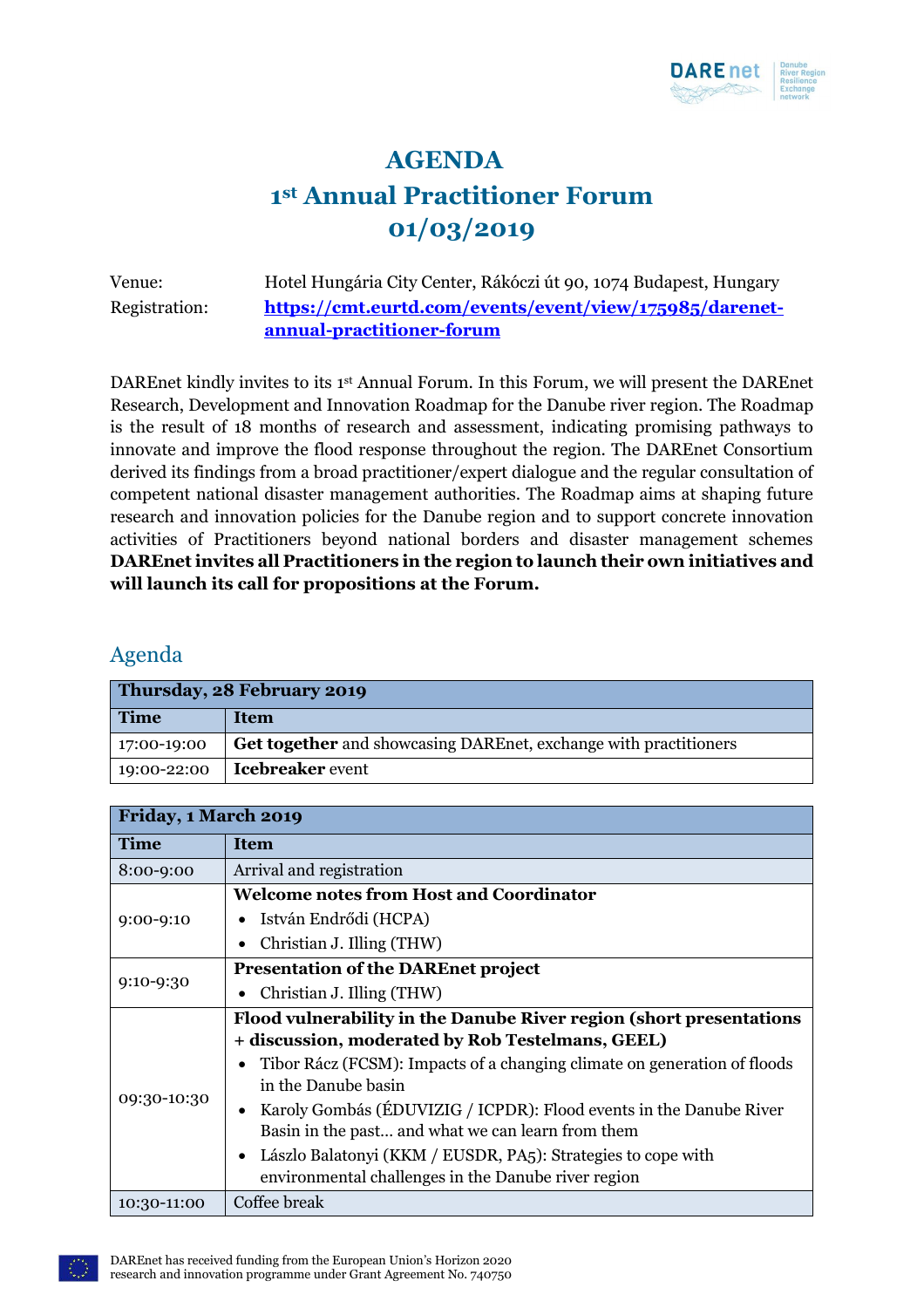| 11:00-12:15 | Practitioners reports (pitches + Q&A, moderated by Christian J.                                                                 |
|-------------|---------------------------------------------------------------------------------------------------------------------------------|
|             | Illing, THW)                                                                                                                    |
|             | Robert Mikac (University Zagreb): Coordination, command and staff work<br>in flood events                                       |
|             | Lutz Moses (Water Rescue): Innovative fast rescue methods                                                                       |
|             | Mirza Sarač (Sava Commission): Challenges and needs during Sava<br>flooding 2014 and lessons learned                            |
|             | Vanessa de Backer (Federal Public Service Interior): Interoperability and<br>communication: lessons learned from EUBelModEx2015 |
|             | Brigitta Sáfár (HRC): Humanitarian aspects of flood events                                                                      |
|             | Kinga Perge (KKM / EUSDR, PA5): Environmental impact of flooding -<br>Red sludge flood in Hungary 2010                          |
|             | Yasen Tsvetkov (NAVRB): The Bulgarian voluntary association and the                                                             |
|             | potential of its different members                                                                                              |
| 12:15-12:35 | <b>Standardisation: opportunities and challenges</b>                                                                            |
|             | Patricia Compard (MOI FR)                                                                                                       |
| 12:35-13:30 | Lunch break                                                                                                                     |
| 13:30-14:00 | <b>Presentation of the DAREnet RDI Roadmap</b>                                                                                  |
|             | Martin Kostolny (ISEMI)                                                                                                         |
| 14:00-14:20 | <b>Presentation of the DAREnet Call for Practitioner Initiatives</b>                                                            |
|             | Alexandru Ozunu (APELL)                                                                                                         |
| 14:20-14:30 | Introduction to the World Café method                                                                                           |
|             | Christian J. Illing (THW)                                                                                                       |
| 14:30-14:45 | Short break, grouping of participants                                                                                           |
| 14:45-15:30 | World Café on RDI Roadmap and Practitioner Initiatives                                                                          |
| 15-30-15:40 | Short break                                                                                                                     |
| 15:40-16:30 | Rapporteurs session on the World Café                                                                                           |
| Ca. 16:30   | End of the event                                                                                                                |

### Confirmed Speakers

**Dr István Endrődi**, President of the Hungarian Civil Protection Association (HCPA) and Head of Department of Management Operations, Institute of Disaster Management at the National University of Public Service.

**Dr Christian Illing,** Member of the staff unit "Strategy and Coordination, Research" at the German Federal Agency for Technical Relief (THW) and DAREnet Project Coordinator.

**Dr Tibor Rácz,** Head of Flood Control Division at Budapest Sewage Works Pte. Ltd (FCSM).

**Dr Károly Gombás**, Chairman of the International Commission for the Protection of the Danube River (ICPDR) Flood Protection Expert Group (FP-EG), Deputy department leader of the Flood Protection and River Management Department in the North-Transdanubian Water Directorate (ÉDUVIZIG).

**Dr Lászlo Balatonyi**, Head of Flood Protection Department, Deputy-leader of the National Technical Coordination Unit, Directorate General of Water Management in Hungary,

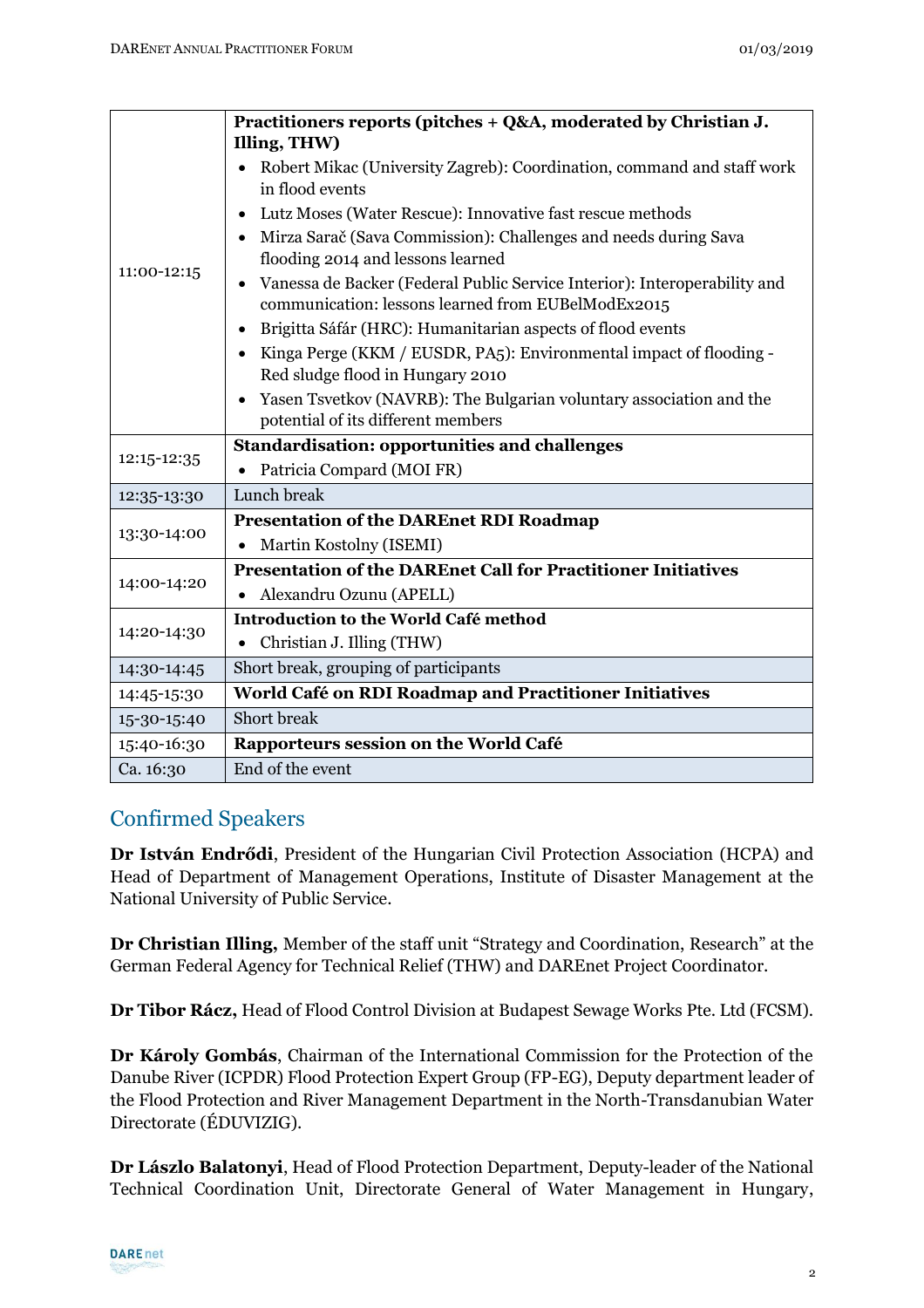Coordinator of Priority Area 5 (Environmental Risks) of the EUSDR at the Ministry of Foreign Affairs and Trade of Hungary (KKM).

**Dr Robert Mikac**, Faculty of Political Science of the University of Zagreb, former Head of National 112 Centre and Commander of Civil Protection of the Republic of Croatia.

**Lutz Moses**, Co-founder/ CEO WR Water Rescue, Berlin.

**Mirza Sarač**, Advisor for protection against detrimental effects from waters and extraordinary impacts on the water regime, International Sava River Basin Commission.

**Vanessa de Backer**, Assistant Director for Emergency and Crisis Management, Federal Services of the Governor of the Province of Antwerp (Home Affairs), Belgium.

**Kinga Perge**, EUSDR Priority Area 5 (Environmental Risks) Senior Advisor, Department for Water Diplomacy and the Danube Region Strategy, Division for the Danube Region Strategy, Ministry of Foreign Affairs and Trade of Hungary (KKM).

**Brigitta Safár,** Head of Disaster Management at the Hungarian Red Cross (HRC).

**Yasen Tsvetkov**, Head of the Voluntary Unit of the Sofia Municipality, representative of the National Association of Volunteers of the Republic of Bulgaria (NAVRB).

**Patricia Compard**, Ministry of Interior of the Republic of France (MOI FR) and Chair of CEN/TC 391 Societal and Citizen Security.

**Martin Kostolny**, EU Project Manager at International Security and Emergency Management Institute (ISEMI), Leader of DAREnet Work Package 5 on RDI Assessment & Roadmapping.

**Prof Alexandru Ozunu**, President of CN APELL-RO and founding director of the Disaster Management Centre within the Faculty of Environmental Sciences and Engineering Research at the Babes Bolyai University, Cluj-Napoca. Leader of DAREnet Work Package 6 on Practitioner RDI Initiatives.

# Venue and logistics

The DAREnet Annual Practitioner Forum will take place at the [Hungária Hotel City Center.](https://www.danubiushotels.com/de/unsere-hotels-budapest/hotel-hungaria-city-center) The Hotel is located at Rákóczi út 90, 1074 Budapest, Hungary.

### How to reach the venue

The meeting venue is located quite centrally in Budapest and is easy to reach by all means of transportation.

### **Coming by plane**

The closest airport is Budapest International Airport Ferenc Liszt which is located approx. 25 km from the meeting venue.

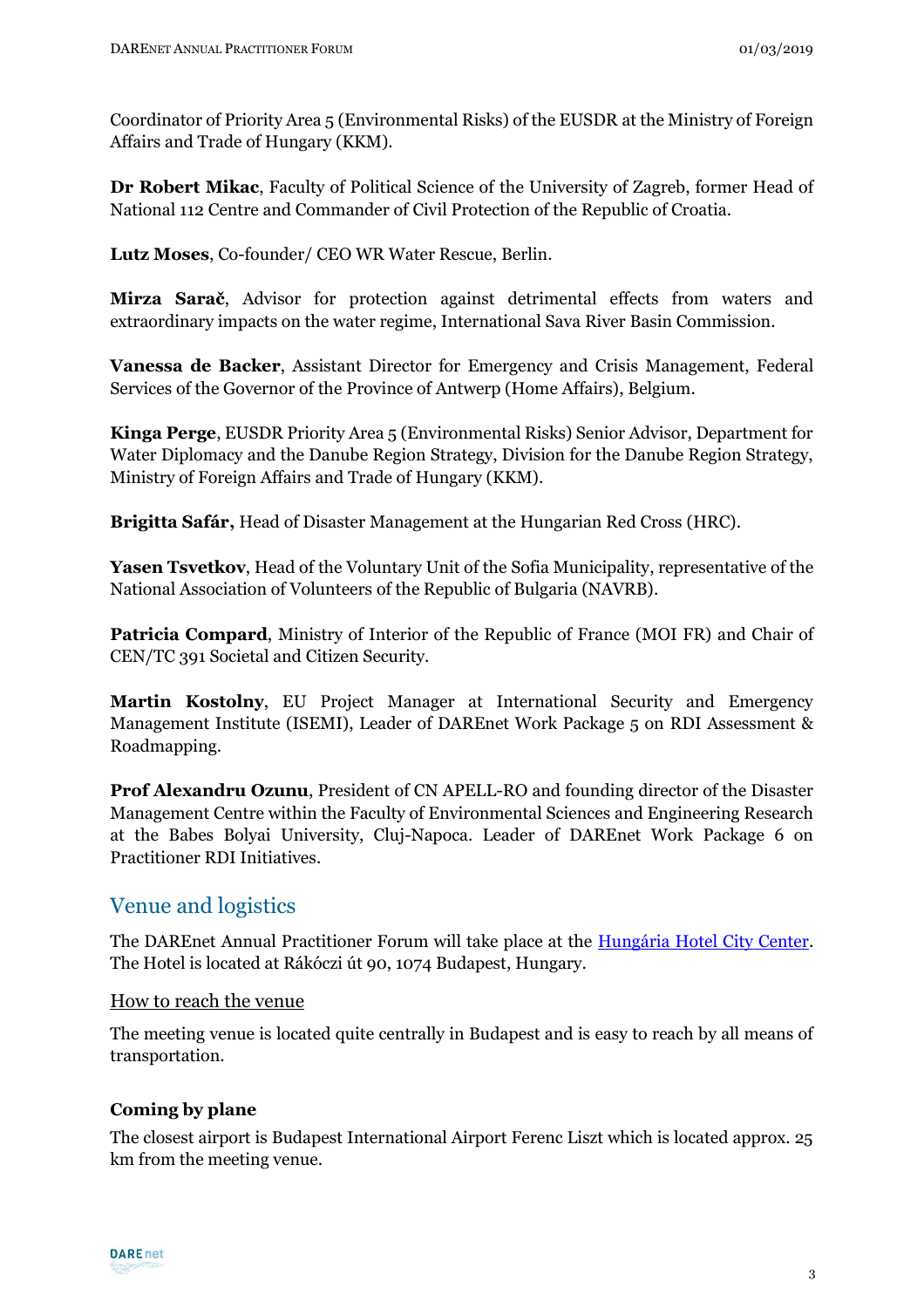For public transport, please take bus no. 100E, going directly to the city center (Deák tér) every 20 mins. Please exit at Astoria and change to Metro M2 towards Örs Vezér Tere and exit at Keleti Pályaudvar. A ticket will cost 900 HUF (2,80 EUR). This ticket type is sold by ticket offices, customer service centres, ticket vending machines as well as by 100E bus drivers.

Please also consult the Budapest public transport planner at [http://futar.bkk.hu](http://futar.bkk.hu/)

Alternatively, take a taxi from the airport to the meeting venue. Please make sure that you are using an officially licensed taxi cab (yellow colour, yellow licence plate, sign "Minősített budapesti taxi / Licensed Budapest taxi" on the front left door, and official prices displayed on one of the rear doors). A trip to the meeting venue should cost at least 7,500 HUF (25 EUR), probably more depending on traffic.



#### **Coming by train**

Budapest has three major railway stations, but the majority of (international) trains will arrive at Budapest Keleti Pályaudvar (Eastern Railway Station).

The meeting venue is located opposite to the East Railway Station, approx. in 200 m distance. You can directly walk in approx. 5 mins.



#### **Coming by car**

Address data for the navigation system: 90 Rákóczi út, 1074 Budapest, Hungary. The hotel provides parking place in limited number to their guests' car in the hotel garage at extra cost: 4,300 HUF (approx. 16 EUR) / car / night 420 HUF / car/ hour